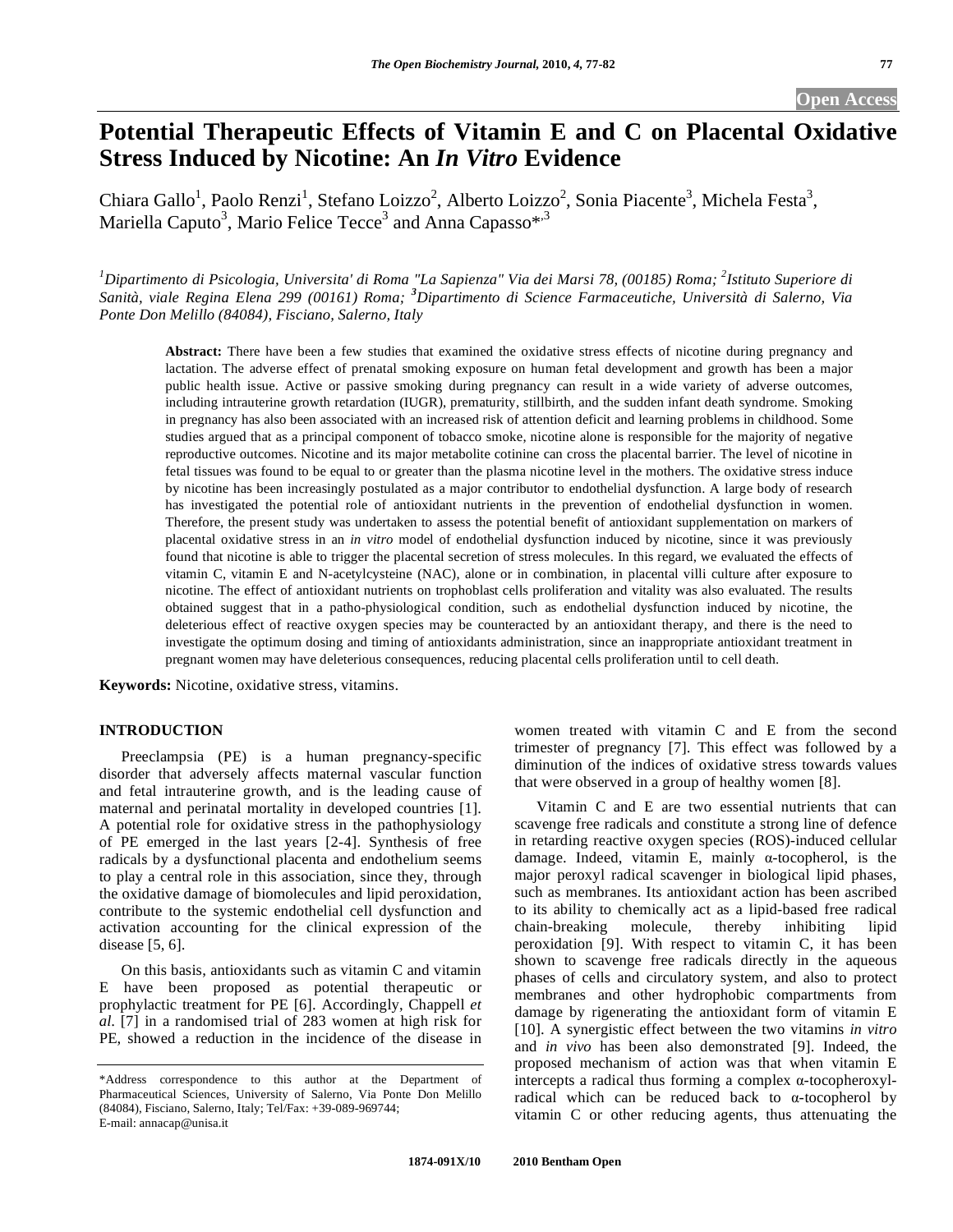propagation of free radical reactions [11, 12]. Thus vitamin C prevents the prooxidant activity of vitamin E by decreasing the activity of tocopheroxyl radical to  $\alpha$ tocopherol, thereby contributing to increased total antioxidant status and reducing oxidative stress [13]. With respect to oxidative stress and PE, previous studies showed that prenatal nicotine exposure resulted in inhibition of fetal growth, also, nicotine in the maternal placenta may be involved with the observed increase in oxidative stress and lipid peroxidation. The above effects of nicotine on the maternal placenta may also contribute to an increased susceptibility of the fetus to environmental toxinsin [14].

 Also, the adverse effect of prenatal smoking exposure on human fetal development and growth has been a major public health issue. Active or passive smoking during pregnancy can result in a wide variety of adverse outcomes, including intrauterine growth retardation (IUGR), prematurity, stillbirth, and the sudden infant death syndrome. Smoking in pregnancy has also been associated with an increased risk of attention deficit and learning problems in childhood [1-3]. Some studies argued that as a principal component of tobacco smoke, nicotine alone is responsible for the majority of negative reproductive outcomes. Nicotine and its major metabolite cotinine can cross the placental barrier. The level of nicotine in fetal tissues was found to be equal to or greater than the plasma nicotine level in the mothers [1-3]. The oxidative stress induced by nicotine has been increasingly postulated as a major contributor to endothelial dysfunction [15-20].

 There have been a few studies that examined the oxidative stress effects of nicotine during pregnancy and lactation. Therefore, the present study was primarly designed to assess the potential benefit of antioxidant supplementation on markers of placental oxidative stress [malondialdehyde (MDA), and glutathione (GSH)] induced by nicotine, as well as its effect on trophoblast cells proliferation and vitality. In this regard, we evaluated the effects of vitamin C and E alone or in combination, but also those of N-acetylcysteine (NAC), the acetylated variant of the amino acid L-cysteine, that is known to stimulate GSH synthesis, to promote detoxification and to act directly as free radical scavenger.

# **MATERIALS AND METHODS**

## **Placental Explants Culture**

 Placentae were obtained under sterile conditions from normal pregnancies undergoing elective caesarean section at term. Maternal consent was obtained according to the guidelines of Ethics Committee. Chunks of placental cotyledons weighing approximately 30 g were thoroughly rinsed in calcium- and magnesium-free Hanks' solution (HBSS), villous tissue was identified and isolated from membranes, large vessels, decidua and connective tissue under a dissection microscope. Small clusters of placental villi (50 mg/wet weight) were placed in a 24-well plastic plates and cultured in Ham's F10 medium supplemented with 10% FBS, 2 mmol/L L-glutamine, 100 IU/ml penicillin, and 100 μg/ml streptomycin at 37°C under 5%  $CO<sub>2</sub>$ -95% air. Culture medium was enriched with vitamin C or vitamin E or NAC, alone or in combination, at concentration of 5 pM. Culture medium was removed after two days of culture and the explants were treated with different concentrations of Nicotine (0-100 pg/ml), dissolved in fresh Ham's F10 medium, enriched with antioxidants, for 6 h. Indeed, we have shown previously that placental villi exposed to different nicotine concentrations displayed a significant dose-dependent decrease of GSH and a significant dose dependent increase of MDA after 6 h of treatment (14). Therefore, to investigate whether vitamin C, vitamin E and NAC blocks the oxidative stress condition triggered by nicotine, we measured their influence on GSH and MDA content in placental villi after 6 h of ET-1 treatment.

 Experiments were performed at least six times, using a single placenta for each one.

## **Measurement of GSH and LPOs**

 For GSH measurement, placental tissues were homogenized using Mixer Mill MM 300 (QIAGEN, Milan, Italy) in EDTA-K<sup>+</sup> phosphate buffer (pH 7.4) and 10% (w/v) metaphosphoric acid (1:1) at  $4^{\circ}$ C, centrifuged at 2000 g for 10 min and the supernatants were stored at –80°C until the assay. GSH was measured by using a colorimetric assay kit (Cayman-Cayman Chemical Company, USA).

 LPOs content was measured by the stable metabolite MDA with a HPLC assay as previously described (21). Placental explants were homogenized in mixture (1:1) of 0,04 mol/L TRIS-HCl buffer (pH 7.4) and a solution of acetonitrile containing  $0,1\%$  butyl hydroxytoluene (4 $\rm ^{o}C$ ), to prevent the artificial oxidation of polyunsaturated free fatty acid during the assay, and centrifuged at 3000 g for 15 min at 4°C. Supernatants were stored at –80°C until the assay.

# **JEG-3 Choriocarcinoma Cells Culture**

 JEG-3 cells were obtained from the American Type Culture Collection (ATCC, Rockville, MD; passage number 125), and were used within seven passages. JEG-3 cells were maintained routinely in RPMI medium supplemented with 10% FBS, 2 mmol/L L-glutamine, 100 IU/ml penicillin, and 100 μg/ml streptomycin at 37 $\degree$ C under 5% CO<sub>2</sub>-95% air.

# **Effect of Antioxidants on JEG-3 Cells Proliferation After ET-1 Treatment**

JEG-3 cells were plated at a density of  $5 \times 10^3$  cells/well in 96-well plastic plates and were allowed to adhere to the wells overnight, then the cells were treated with different concentrations of the nicotine (0-100 pg/ml) in RPMI medium enriched with vitamin C, vitamin E and NAC alone or in combination. After 24 h, JEG-3 vitality and proliferation rate were determined with (3-[4,5 dimethylthiazol-2-yl]-2,5-diphenyltetrazolium bromides (MTT) assay. MTT stock solution (5 mg/ml) was added to each well being assayed to equal one tenth the original culture volume and incubated for 4 h. At the end of the incubation period converted dye was solubilized with acidic isopropanol (0,04-0,1 N HCl in absolute isopropanol). Absorbance of converted dye was measured at a wavelength of 570 nm with background subtraction at 630 nm.

# **Antiproliferative Activity of Vitamin C and E and NAC on JEG-3 Cells**

JEG-3 cells were plated at a density of  $5 \times 10^3$  cells/well in 96-well plastic plates and were allowed to adhere to the wells overnight, then the cells were treated with different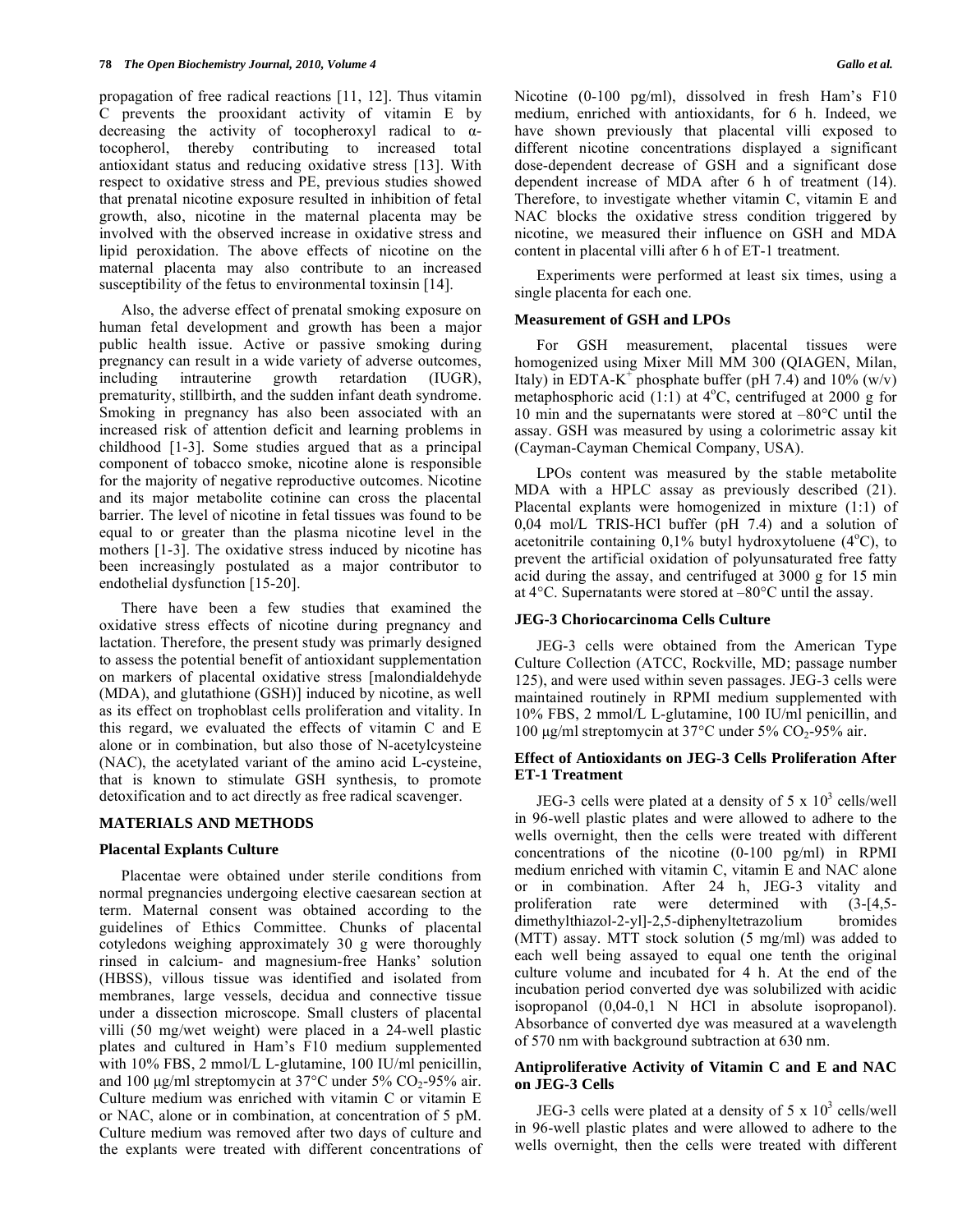

**Fig. (1).** Influence of vitamin C, vitamin E and NAC, alone (**A**) or in combination (**B**), on GSH levels in placental villi exposed for 6 h to different concentration of nicotine (\*P<0.05; \*\*P<0.01).

concentrations  $(5x10^{-12} - 5x10^{-8} M)$  of vitamin C, vitamin E and NAC for 24h. JEG-3 proliferation were determined by MTT assay, like described above.

#### **Statistical Analysis**

 Explants data were expressed as nmol/mg prot for GSH, and as nmol/gr tissue for MDA. JEG-3 data were expressed as per cent variations respect to control (each point represents six experiments, performed in triplicate) to better evidence the differences between the various treatments with nicotine. The ANOVA for repeated measures test followed by Bonferroni post-hoc test was applied for statistical comparison. Differences were considered significant at a value of  $P < 0.05$ .

## **RESULTS AND DISCUSSION**

 GSH levels in explants exposed to nicotine (20-100 pg/ml) in presence of vitamin C 5 pM did not differ from those in control explants (Fig. **1A**). Similar results were observed in presence of NAC 5 pM, except for nicotine 100  $p\text{g/ml}$  where it can possible to note a significant (P< 0.05) increase of GSH levels respect to control (Fig. **1A**). However, when placental villi were treated with nicotine in presence of vitamin E 5 pM, we observed a significant (P<0.0001) increase of GSH content that showed a dosedependence respect to nicotine concentration (Fig. **1A**). We also tested the effect of a combination of vitamin C and E, and NAC and vitamin E, and we found no change in GSH levels in the first case, but a significant (P<0.001) increase of GSH content depending on nicotine concentration in the second case (Fig. **1B**).

 Table **1** shows the % variation of MDA induced by nicotine (20-100 pg/ml) in the placental villi. Nicotine, after 6 h, induced a significant increase of MDA in the placental villi. However, when placental explants were treated with nicotine in presence of vitamin C, vitamin E and NAC (5 pM), MDA levels were totally blocked (Table **1**).

**Table1. The Effect of Nicotine Alone (20-100 pg/ml) and in Presence of Vitamin C, Vitamin E and NAC (5pM) on MDA Level in the Placental Villi** 

| <b>Nicotine Administration</b><br>(6h) | <b>MDA Levels Nicotine</b><br>Alone<br>$(\%$ of control) | <b>MDA Levels</b><br>Nicotine+Vitamin C<br>$\frac{6}{6}$ of control | <b>MDA Levels</b><br>Nicotine+Vitamin E<br>$\frac{6}{6}$ of control | <b>MDA Levels</b><br>Nicotine+NAC<br>$\frac{6}{6}$ of control |
|----------------------------------------|----------------------------------------------------------|---------------------------------------------------------------------|---------------------------------------------------------------------|---------------------------------------------------------------|
| Control<br>Nicotine $0$ pg/ml          | 100                                                      | 100                                                                 | 100                                                                 | 100                                                           |
| Nicotine<br>$20 \text{ pg/ml}$         | $113 + 31$                                               | $114 + 21$                                                          | $105 + 10$                                                          | $101 + 11$                                                    |
| Nicotine<br>$50 \text{ pg/ml}$         | $130+12*$                                                | $103+12$ <sup>§§</sup>                                              | $105+11$ <sup>§§</sup>                                              | $102+10$ <sup>§§</sup>                                        |
| Nicotine<br>$100 \text{ pg/ml}$        | $207+26**$                                               | $110+21$ <sup>§§</sup>                                              | $107+10^{88}$                                                       | $101 + 11$ <sup>§§</sup>                                      |

Results are expressed as mean+S.E.M.. \*P<0.05: \*\*P<00.1 was accepted as indicative of significant difference between groups (nicotine vs control, n=5). <sup>\$\$</sup>P<00.1 (nicotine+vitamins vs nicotine alone).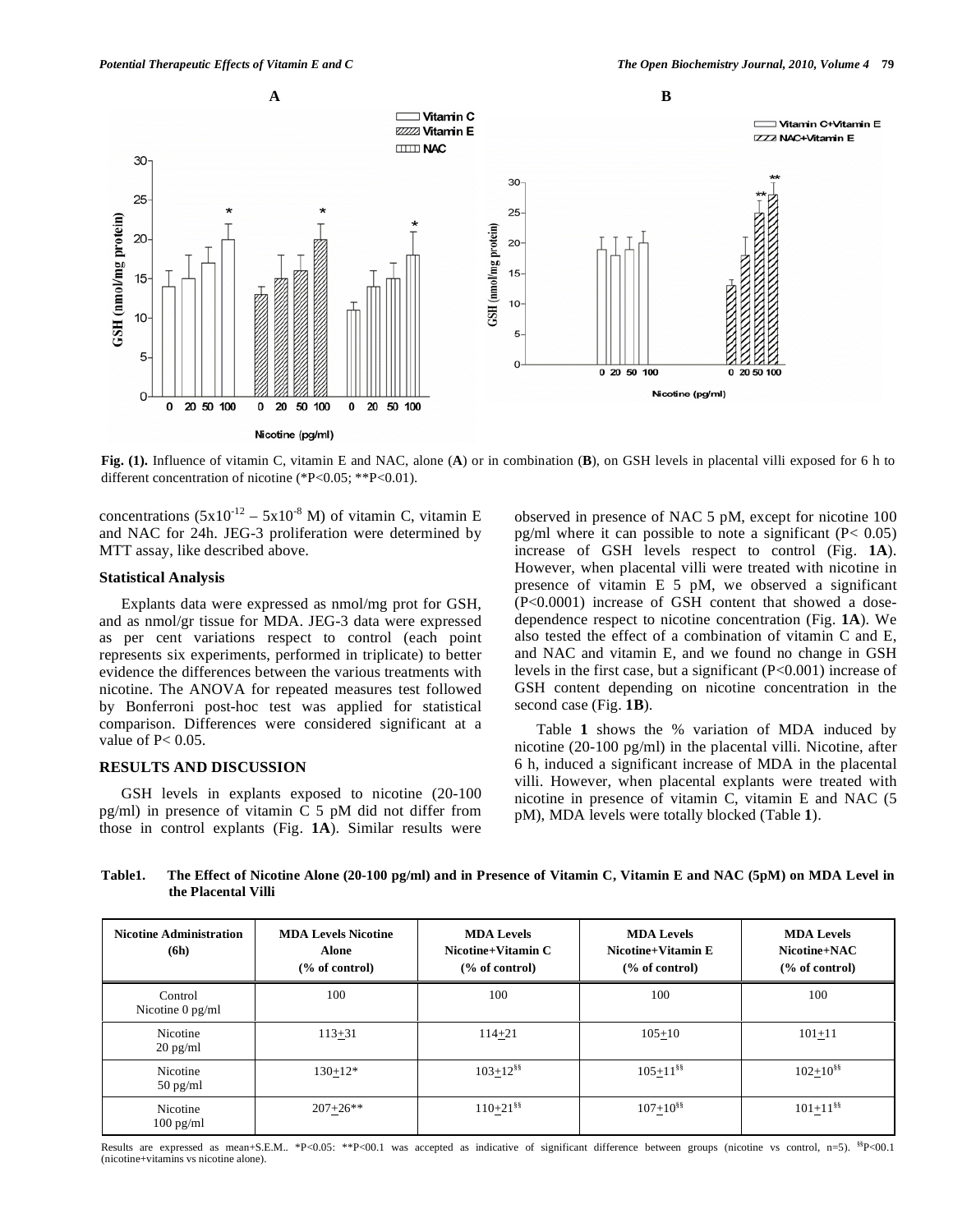

**Fig. (2).** Proliferation in JEG-3 cells. Placental cells were exposed to nicotine in absence of antioxidant nutrient and in presence of vitamin C, vitamin E and NAC, alone (**A**) or in combination (**B**). Cell growh was estimated after 24 h by MTT method. Results are expressed as mean ± SD of six experiments, each one performed in triplicate. \*\* P< 0.01.

 The experiments performed to evaluate the influence of the vitamin C, vitamin E and NAC on cell vitality and proliferation after 24 h of nicotine treatment showed that nicotine significantly (P<0·001) and dose-dependently decreased the proliferation rate of the JEG-3 cells (Fig. **2A**). On the contrary, vitamin C, vitamin E and NAC blocked totally the inhibitory effect of nicotine (Fig. **2A**).

 Finally, the combination of two antioxidants (vitamin C plus vitamin E or NAC plus vitamin E) were used in combination also blocked the inhibitory effect of nicotine on cells proliferation (Fig. **2B**).

 We also tested the effect of the increasing concentrations  $(5x10^{-12} - 5x10^{-8}$  M) of vitamin C, vitamin E and NAC on JEG-3 cells proliferation. Vitamin C showed a marked antiproliferative effect, achieving an inhibition of cell growth until to 70% at higher doses. The effect of the NAC and the vitamin E was more moderate respect to the vitamin C and the maximum inhibition was of the 27% (Fig. **3**).



**Fig. (3).** Antiproliferative effect in JEG-3 cells exposed to increasing concentrations of vitamin C, vitamin E and NAC. Cell proliferation was estimated after 24 h by MTT method. Results are expressed as mean  $\pm$  SD of six experiments, each one performed in triplicate.  $* P < 0.05$ ;  $** P < 0.01$ .

 The present study was designed to value the hypothesis that well known antioxidants, such as vitamin C, vitamin E and NAC, may lead to an improvement in the oxidative stress, since endothelial and placental dysfunction from oxidative stress [5-6]. As consequence, antioxidants have been proposed as a potentially advantageous prophylactic measure for endothelial and placental dysfunction [2-4], since treatment with vitamin E and C have been reported to reduce the incidence of endothelial and placental dysfunction in women and to decrease the biochemical indices of oxidative stress [8]. Moreover, in patients with severe endothelial and placental dysfunction plasma  $\alpha$ -tocopherol was significantly decreased compare with controls, which is thought to be caused by the fact that antioxidants may be utilized to a greater extent to counteract free radicalmediated cell disturbances, resulting in a reduction in their plasma levels [11, 12].

 In the present study we used an *in vitro* model to assess the effect vitamin C, vitamin E and NAC on oxidative stress by nicotine, since previous studies showed that prenatal nicotine exposure resulted in inhibition of fetal growth, also, nicotine in the maternal placenta may be involved with the observed increase in oxidative stress and lipid peroxidation thus increasing susceptibility of the fetus to environmental toxins [14-20].

 Briefly, we found that supplementation with vitamin C, vitamin E and NAC, alone or in combination, prevented the nicotine-1-induced decrease of GSH, an antioxidant molecule that protects cells from reactive oxygen species [21], as well as the nicotine-induced secretion of MDA, an oxidative stress molecole that plays a central role in oxidative damage, since it has toxic effect on cells by disorganizing oxidative phosphorilation in mitochondria and by reacting with proteins and DNA bars [22-27].

 Vitamin C is a potent scavenger of superoxide radicals and may thus have helped to maintain intracellular GSH concentration, in fact no changes were observed in total content of tripeptide GSH in placental villi exposed to nicotine in presence of vitamin C. On the contrary, we observed an increasing of GSH content when placental villi were exposed to nicotine in presence of vitamin E and NAC. We can explain this as an adaptive response to elevated levels of oxidizing species that elicit a specific compensatory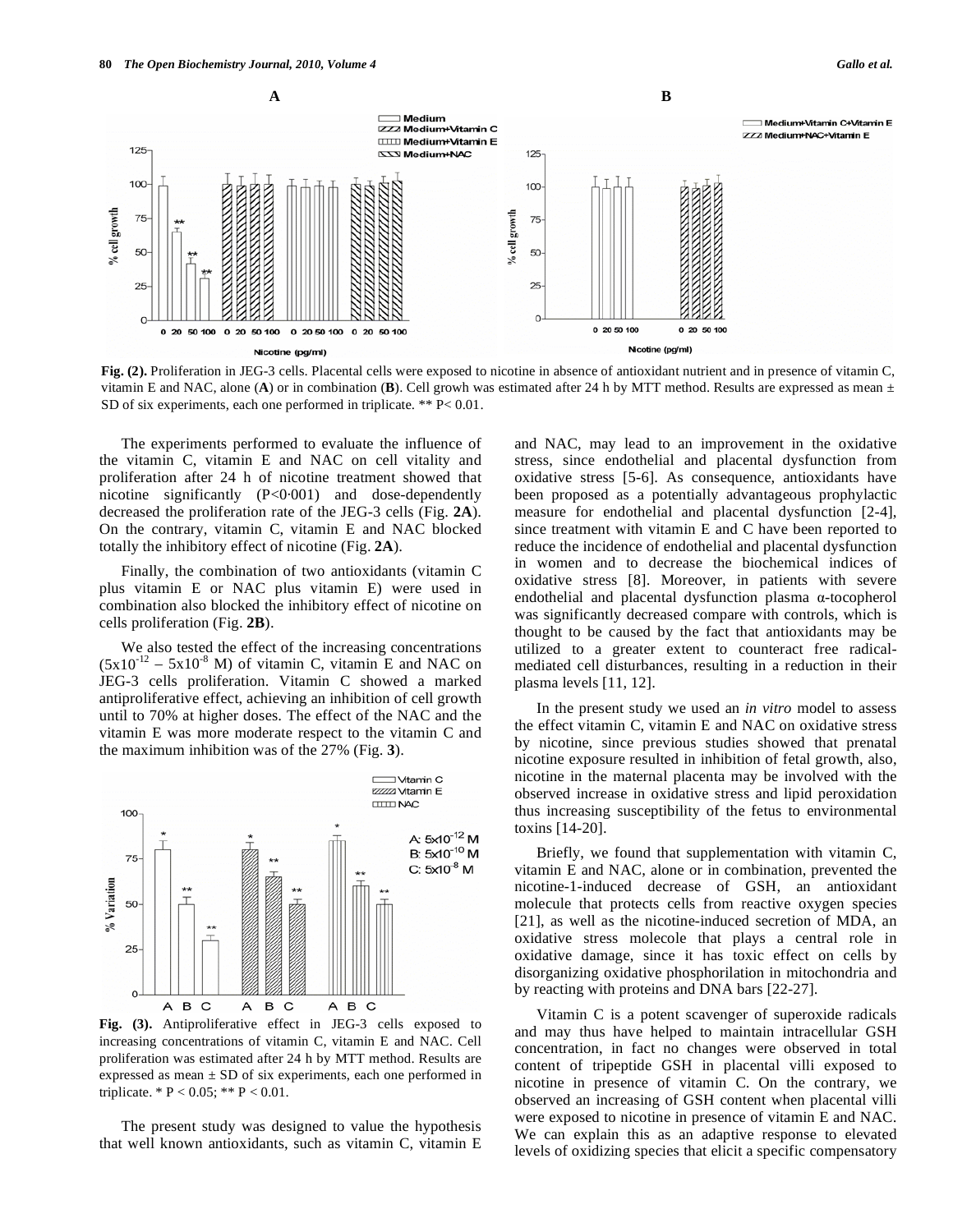increase in antioxidant molecule activities. Vitamin E, in fact, is the major peroxyl radical scavenger in biological lipid phases such as membranes. Its antioxidant action has been ascribed to its ability to chemically act as a lipid-based free radical chain-breaking molecule, thereby inhibiting lipid peroxidation and protecting the organism against oxidative damage. Indeed, the interaction between vitamins C and E in the antioxidant defense of biochemical systems is well established because vitamin C can reduce tocopheroxyl radicals directly or indirectly and thus support the antioxidant activity of vitamin E. Upon oxidation these micronutrients need to be regenerated in the biological setting, hence the need for further coupling to nonradical reducing systems such as GSH. Because the metabolism of the reactive species should be regulated selectively at or near the sites of their generation, increases in the expression of these reducing systems in preeclamptic placentas would act as a protective mechanism by which placental cells minimize tissutal oxidative damage. Same conclusions we can hypothesize for NAC, used both as a precursor in the synthesis of GSH and as a direct radical scavenger. Indeed, our results shows an inhibition of the MDA production, one of the most markers of secondary end products of lipid peroxidation, supporting the evidence of the protective effect of vitamin supplementation in placental villi exposed to nicotine since the process of lipid peroxidation of membranes has been implicated as one of the primary events in oxidative cellular damage and has been shown to be associated with fine structure disturbance and subsequent function loss of biological membranes. The second important result of this study is the opposite effect of the antioxidant substances on basic cell physiological process. Indeed, vitamin C, vitamin E and NAC improved cell survival when JEG-3 cells were exposed to nicotine, but increasing concentrations of these nutrients were able to induce cell death and to block cell proliferation when JEG-3 were maintained in culture without nicotine.

### **CONCLUSIONS**

 In conclusion, vitamin C, vitamin E and NAC, alone or in combination, protect the human placenta against the deleterious effects of reactive oxygen species induced by nicotine, and further support the linkage between nicotine and reactive oxygen species, and a likely explanation of their effect is through this mechanism. These data would support the hypothesis that nicotine would induce an initial free radicals overgeneration, promptly scavenged by supplementation with vitamin C and E, therefore reinforcing placental resistance to oxidative injury.

# **REFERENCES**

- [1] Roberts, J.M.; Hubel, C.A. Is oxidative stress the link in the twostage model of pre-eclampsia? *Lancet*, **1999**, *354*, 788-789.
- [2] Agarwal, A.; Gupta, S.; Sharma. R. Role of oxidative stress in female reproduction. *Reprod. Biol. Endocrinol.*, **2005**, *3*, 1-21.
- [3] Redman, C.W.; Sargent, I.L. Placental debris, oxidative stress and pre-eclampsia *Placenta*, **2000**, *21*, 597-602.
- [4] Roberts, J.M.; Cooper, D.W. Pathogenesis and genetics of preeclampsia. *Lancet*, **2001**, *357*, 53-56.
- [5] Redman, C.W.; Sargent. I.L. Latest Advances in Understanding Preeclampsia. *Science,* **2005**, *308*, 1592-1594.
- [6] Raijmakers, M.T.; van Tits, B.J.; Hak-Lemmers, H.L.; Roes, E.M.; Steegers, E.A.; Peters. W.H. Low plasma levels of oxidized low

density lipoprotein in preeclampsia. *Acta Obstet*. *Gynecol*. *Scand*., **2004**, *83*, 1173-77.

- [7] Chappell, L.C.; Seed, P.T.; Briley, A.L.; Kelly, F.J.; Lee, R.; Hunt, B.J.; Parmar, K.; Bewley, S.J.; Shennan, A.H.; Steer, P.J.; Poston, L. Effect of antioxidants on the occurrence of pre-eclampsia in women at increased risk: a randomised trial. *Lancet,* **1999**, *354*, 810-816.
- [8] Chappell, L.C.; Seed, P.T., Kelly, F.J.; Briley, A.; Hunt, B.J.; Charnock-Jones, D.S.; Mallet, A.; Poston, L. Vitamin E and C supplementation in women at risk of pre-eclampsia is associated with changes in indices of oxidative stress and placental function. *Am*. *J*. *Obstet*. *Gynecol*., **2002**, *187*, 777-784.
- [9] Salonen, J.T.; Nyyssonen, K.; Salonen, R.; Lakka, H.M.; Kaikkonen, J.; Porkkala-Sarataho, E.; Voutilainen, S.; Lakka, T.A.; Rissanen, T.; Leskinen, L.; Tuomainen, T.P.; Valkonen, V.P.; Ristonmaa, U.; Poulsen, H.E. Antioxidant Supplementation in Atherosclerosis Prevention (ASAP) study: a randomized trial of the effect of vitamins E and C on 3-year progression of carotid atherosclerosis. *J*. *Intern*. *Med.*, **2000**, *248*, 377-86.
- [10] Chan, A.C. Partners in defense, vitamin E and vitamin C. *Can*. *J*. *Physiol*. *Pharmacol*., **1993**, *71*, 725-731.
- [11] Zhang, P.; Omaye, S.T. DNA strand breakage and oxygen tension: effects of  $\beta$ -carotene,  $\alpha$ -tocopherol and ascorbic acid. *Food Chem*. *Toxicol*., **2001**, *39*, 239-46.
- [12] Zhang, P.; Omaye, S.T. Antioxidant and prooxidant roles for  $\beta$ carotene,  $\alpha$ -tocopherol and ascorbic acid in human lung cells *Toxicol*. *In Vitro*, **2001**, *15*, 13-24.
- [13] Chen, X.; Touyz, R.M.; Park, J.B.; Schiffrin, E.L. Antioxidant effects of vitamins C and E are associated with altered activation of vascular nadph oxidase and superoxide dismutase in stroke-prone SHR. *Hypertension*, **2001**, *38*, 606-611.
- [14] Wang, Y.; Chen, M.; Yan Y.E.; Xiao F.; Pan, X-L.; Wang, H. Growth retardation of fetal rats exposed to nicotine in utero: possible involvement of CYP1A1, CYP2E1, and P-glycoprotein. *Environ*. *Toxicol*., **2008**, *24*, 33-42.
- [15] Coleman, T.; Antoniak, M.; Britton, J.; Thornton, J.; Lewis, S.; Watts, K. Recruiting pregnant smokers for a placebo-randomised controlled trial of nicotine replacement therapy. *BMC Health Serv*. *Res*., **2004**, *4*, 29.
- [16] Davies, D.P.; Abernethy, M. Cigarette smoking in pregnancy: Associations with maternal weight gain and fetal growth. *Lancet,* **1976**, *1*, 385-387.
- [17] Dempsey, D.A.; Benowitz, N.L. 2001. Risks and benefits of nicotine to aid smoking cessation in pregnancy. *Drug Saf*., **2001**, *24*, 277-322.
- [18] Elsayed, N.M. Antioxidant mobilization in response to oxidative stress: A dynamic environmental-nutritional interaction. *Nutrition*, **2001**, *17*, 828-834.
- [19] Ernst, M.; Moolchan, E.T.; Robinson, M.L. Behavioral and neural consequences of prenatal exposure to nicotine. *J*. *Am*. *Acad*. *Child Adolesc*. *Psychiatry*, **2001**, *40*, 630-641.
- [20] Vaglenova, J.; Birru, S.; Pandiella, N.M.; Breese, C.R. An assessment of the long-term developmental and behavioural teratogenicity of prenatal nicotine exposure. *Behav*. *Brain Res.*, **2004**, *150*, 159-170.
- [21] Sies, H. Glutathione and its role in cellular functions *Free Radic*. *Biol*. *Med*., **1999**, *27*, 916-921.
- [22] Hubel, C.A.; Roberts, J.M.; Taylor, R.N.; Musci, T.J.; Rogers, G.M.; McLaughlin, M.K. Lipid peroxidation in pregnancy: new perspectives on preeclampsia. *Am*. *J*. *Obstet*. *Gynecol*., **1989**, *161*, 1025-1034.
- [23] Hubel, C.A.; Griggs, K.C.; McLaughlin, M.K. Lipid perox- idation and altered vascular function in vitamin E deficient rats. *Am*. *J*. *Physiol*. **1989**, *256*, 1539-1545.
- [24] Yanagisawa, M.; Kurihara, H.; Kimura, S.; Tomobe, Y.; Kobayashi, M.; Mitsui, Y.; Yazaki, Y.; Goto, K.; Masaki, T. A novel potent vasoconstrictor peptide produced by vascular endothelial cells. *Nature,* **1988**, *332*, 411-415.